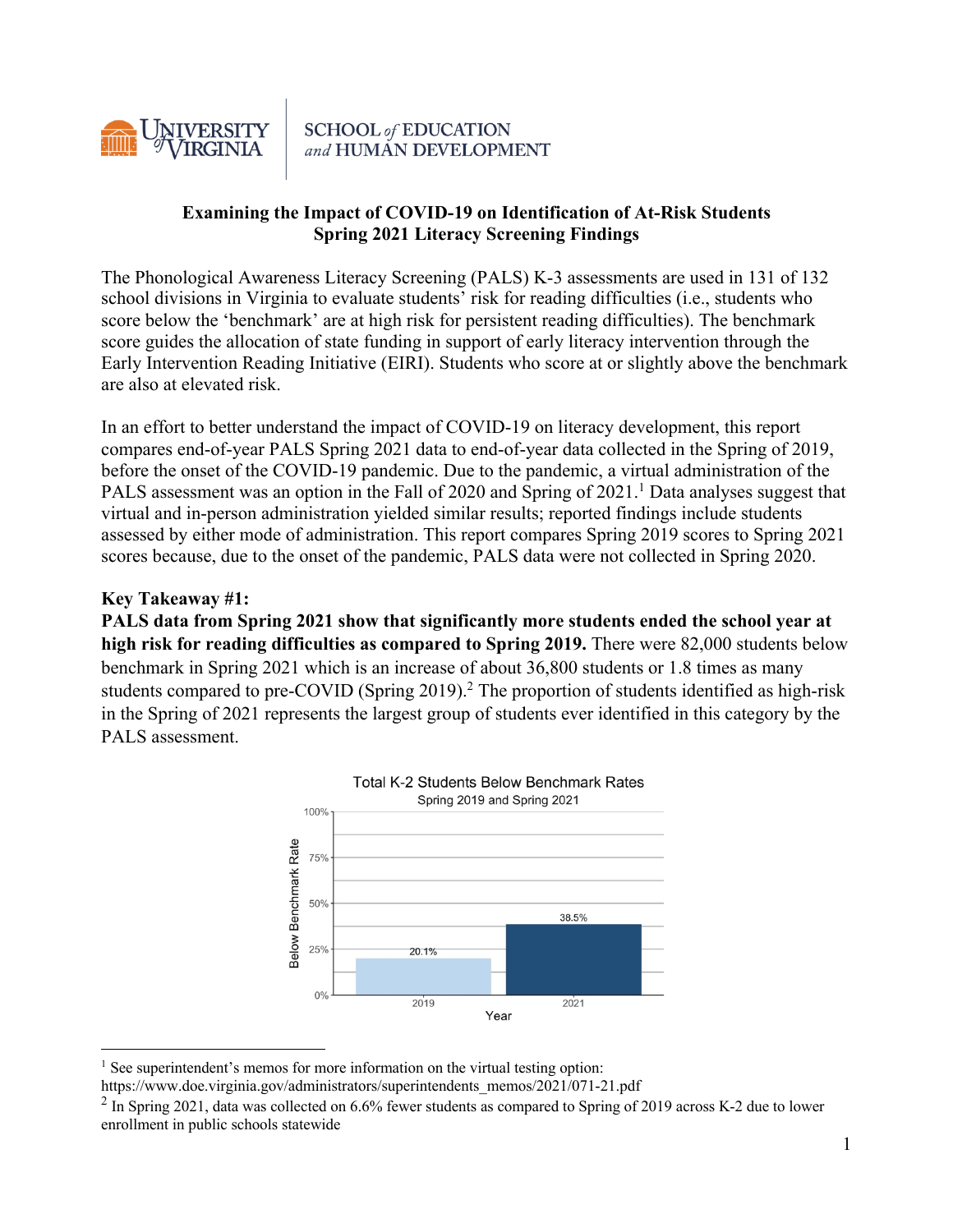

## **Key Takeaway #2:**

**When the literacy data are examined by subgroup (e.g., demographic variables, economic status) there are indications that students who are Black, Hispanic, economically disadvantaged, and English learners were disproportionally identified as being at high risk for reading difficulties.** The at-risk proportions within these subgroups were higher than the statewide rate across K-2. Historically on PALS screenings, a large proportion of students with disabilities (SWD) also have an elevated risk for reading difficulties. The 2021 Spring data suggest that a larger number of SWD are at high risk for reading difficulties.

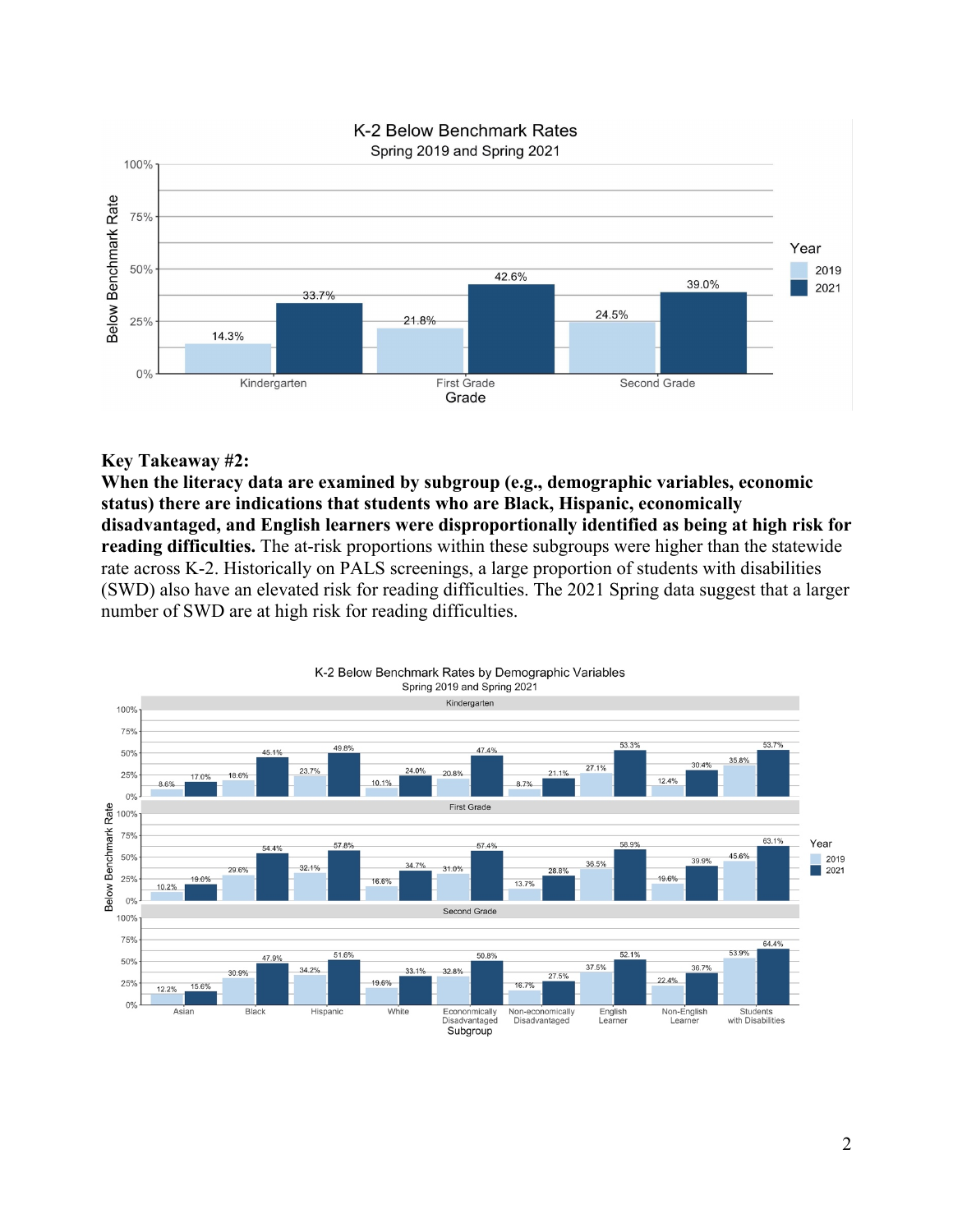#### **Key Takeaway #3:**

**The remote administration option for PALS was an important tool for creating visibility of the early reading risk of all students enrolled in public school, and particularly for Asian, Black, Hispanic, and EL students.** Overall, 29% of kindergarten assessments, 35% of first grade assessments, and 37% of second grade assessments were administered remotely.



#### **Implications**

The data in this report indicate that many more students, and a higher proportion of students, ended the 2020-2021 school year at higher risk for reading difficulties as compared to students pre-COVID-19 (Spring of 2019). In particular, the data indicate that the early reading and literacy development for students of color, English learners, and students from lower SES backgrounds were disproportionately negatively impacted. The Spring data also demonstrate that more children were at high risk for reading difficulties in Spring 2021 as compared to Fall 2020.<sup>3</sup>

In preparation for the 2021-2022 school year, it is important to highlight that the number of students who are at-risk for reading difficulties far exceeds historical data. Division and schools will require an increase in instructional capacity in order to meet the literacy needs of these students. Without adequate, sustained, and targeted reading instruction and intervention, it is likely that many of these students will continue to have reading difficulties. Students who do not learn to read adequately during their first three years of schooling typically have persistent reading difficulties.

The data presented above suggest that the literacy development of our youngest learners was impacted by the disrupted learning opportunities they experienced during the pandemic. Ensuring

<sup>&</sup>lt;sup>3</sup> For Fall 2020 benchmark data see this report:

https://pals.virginia.edu/public/pdfs/login/PALS\_Fall\_2020\_Data\_Report\_5\_18\_final.pdf